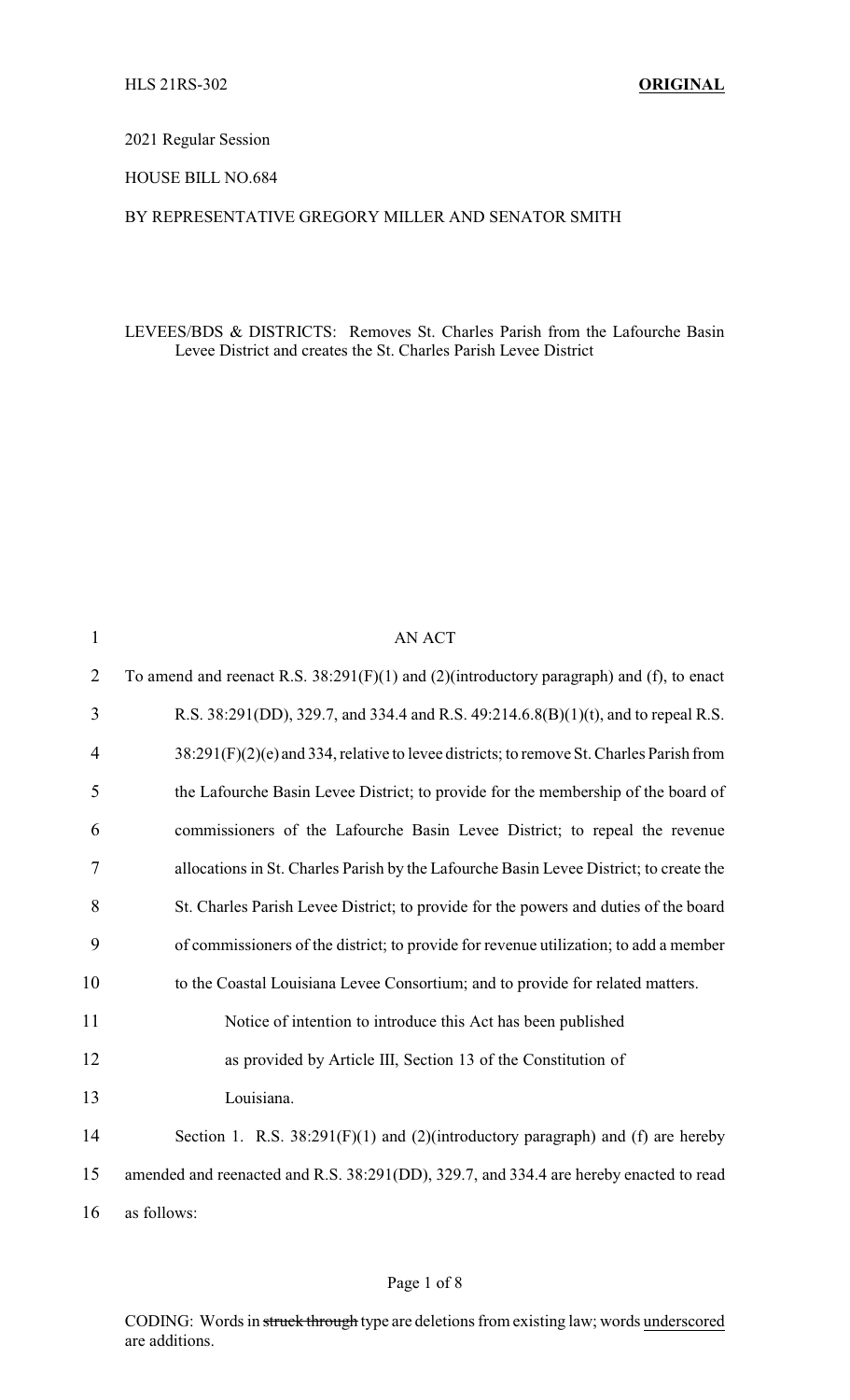| $\mathbf{1}$   | §291. Naming; limits of districts; composition of boards                               |
|----------------|----------------------------------------------------------------------------------------|
| $\overline{2}$ | *<br>*<br>∗                                                                            |
| 3              | F. Lafourche Basin Levee District. (1) All the parishes or parts of parishes,          |
| 4              | except the parishes of Lafourche, Orleans, Jefferson, and Plaquemines, lying in a      |
| 5              | district between the Bayou Lafourche, the Mississippi River, and the Gulf of Mexico,   |
| 6              | heretofore known as the Third Levee District, and comprising a portion of the          |
| 7              | following parishes: Ascension, St. James, St. John the Baptist, St. Charles, and       |
| 8              | Assumption shall be embraced in the limits of a levee district to be known as the      |
| 9              | Lafourche Basin Levee District.                                                        |
| 10             | (2) In accordance with the provisions of R.S. 38:304, the governor shall               |
| 11             | appoint eleven seven persons from each parish or part of a parish in the district to   |
| 12             | serve as levee commissioners as follows:                                               |
| 13             | *<br>*<br>*                                                                            |
| 14             | (f) Five Three members to be appointed from the district at large.                     |
| 15             | *<br>*<br>*                                                                            |
| 16             | DD.<br>St. Charles Parish Levee District. (1) On August 1, 2021, and                   |
| 17             | continuing thereafter, all lands on the West Bank of the Mississippi River in the      |
| 18             | parish of St. Charles shall constitute a levee district to be known as the St. Charles |
| 19             | Parish Levee District. These lands and all property thereon situated, not exempt       |
| 20             | from taxation, shall be subject to the provisions of this Chapter. The land, including |
| 21             | mineral rights, in the possession of the Lafourche Basin Levee District in St. Charles |
| 22             | Parish, for the purposes of ownership and maintenance and operation of the             |
| 23             | Lafourche Basin Levee District, shall be transferred and conveyed to the St. Charles   |
| 24             | Parish Levee District without the necessity of any other act or instrument of grant,   |
| 25             | transfer, conveyance, or delivery. For the purpose of proving evidence of the          |
| 26             | transfer, conveyance, and delivery effected by this Paragraph, the Lafourche Basin     |
| 27             | Levee District shall execute an act setting forth the transfer, conveyance, and        |
| 28             | delivery of those lands, rights-of-way, servitudes, and revenues therefrom to the St.  |
| 29             | Charles Parish Levee District.                                                         |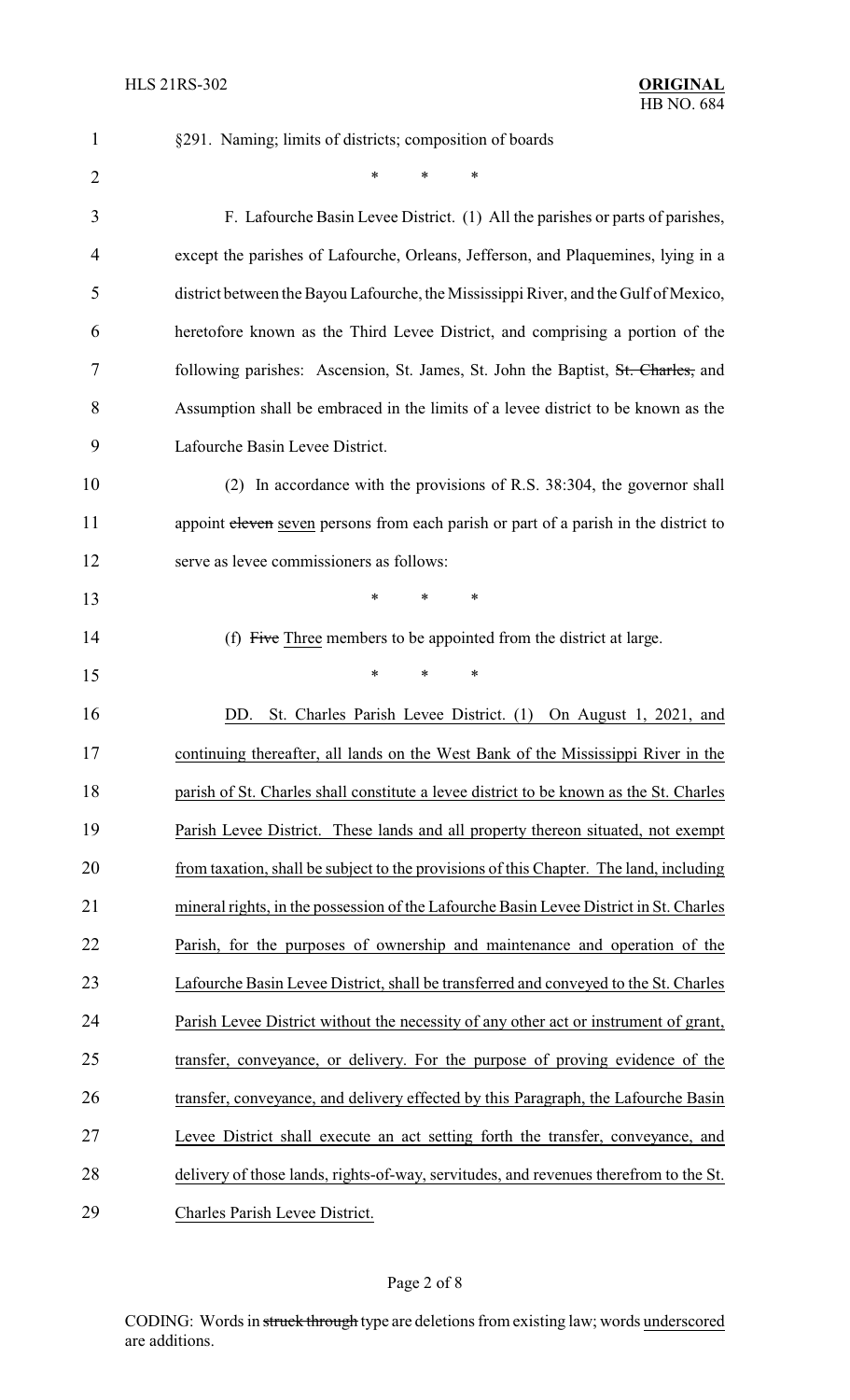| $\mathbf{1}$   | $(2)(a)$ The initial board of commissioners shall consist of the two current           |  |  |
|----------------|----------------------------------------------------------------------------------------|--|--|
| $\overline{2}$ | Lafourche Basin Levee District commissioners appointed from St. Charles Parish,        |  |  |
| 3              | the two Lafourche Basin Levee District members-at-large residing in St. Charles        |  |  |
| $\overline{4}$ | Parish, and one commissioner to be selected by the governor pursuant to R.S.           |  |  |
| 5              | 38:304. The commissioners shall serve until the governor of the state of Louisiana     |  |  |
| 6              | takes office in the year 2024 or until their replacements have been duly appointed.    |  |  |
| 7              | (b) After the governor takes office in 2024, he shall appoint a board of               |  |  |
| 8              | commissioners consisting of five members selected as follows:                          |  |  |
| 9              | The St. Charles Parish president, with the approval of the St. Charles<br>(i)          |  |  |
| 10             | Parish Council, shall submit a list of five names of St. Charles Parish residents      |  |  |
| 11             | residing in the West Bank, and from that list the governor shall appoint two           |  |  |
| 12             | commissioners.                                                                         |  |  |
| 13             | The governor shall appoint three members pursuant to R.S. 38:304.<br>(ii)              |  |  |
| 14             | In the event five commissioners are not appointed pursuant to<br>(c)                   |  |  |
| 15             | Subparagraph (b) of this Paragraph or in the event of a vacancy occurring by reason    |  |  |
| 16             | of death, resignation, expiration of term, or any other cause, the vacancy shall be    |  |  |
| 17             | filled in the same manner as that prescribed in R.S. $38:304(B)$ .                     |  |  |
| 18             | *<br>*<br>*                                                                            |  |  |
| 19             | §329.7. St. Charles Parish Levee District; powers and duties                           |  |  |
| 20             | A. The management and control of the district shall be vested in the board             |  |  |
| 21             | of commissioners of the St. Charles Parish Levee District. In addition to any other    |  |  |
| 22             | powers and duties provided by law, including the power of taxation as provided for     |  |  |
| 23             | in the Constitution of Louisiana, the board shall have the authority to establish,     |  |  |
| 24             | construct, operate, or maintain flood control works as they relate to hurricane        |  |  |
| 25             | protection, tidewater flooding, and saltwater intrusion and conservation.              |  |  |
| 26             | B. The board may enter into contracts and agreements of any nature for the             |  |  |
| 27             | purposes of this Chapter with any person, corporation, association, or other entity,   |  |  |
| 28             | including public corporations, port authorities, the state and agencies thereof, levee |  |  |
| 29             | districts, parishes, other political subdivisions, the United States government and    |  |  |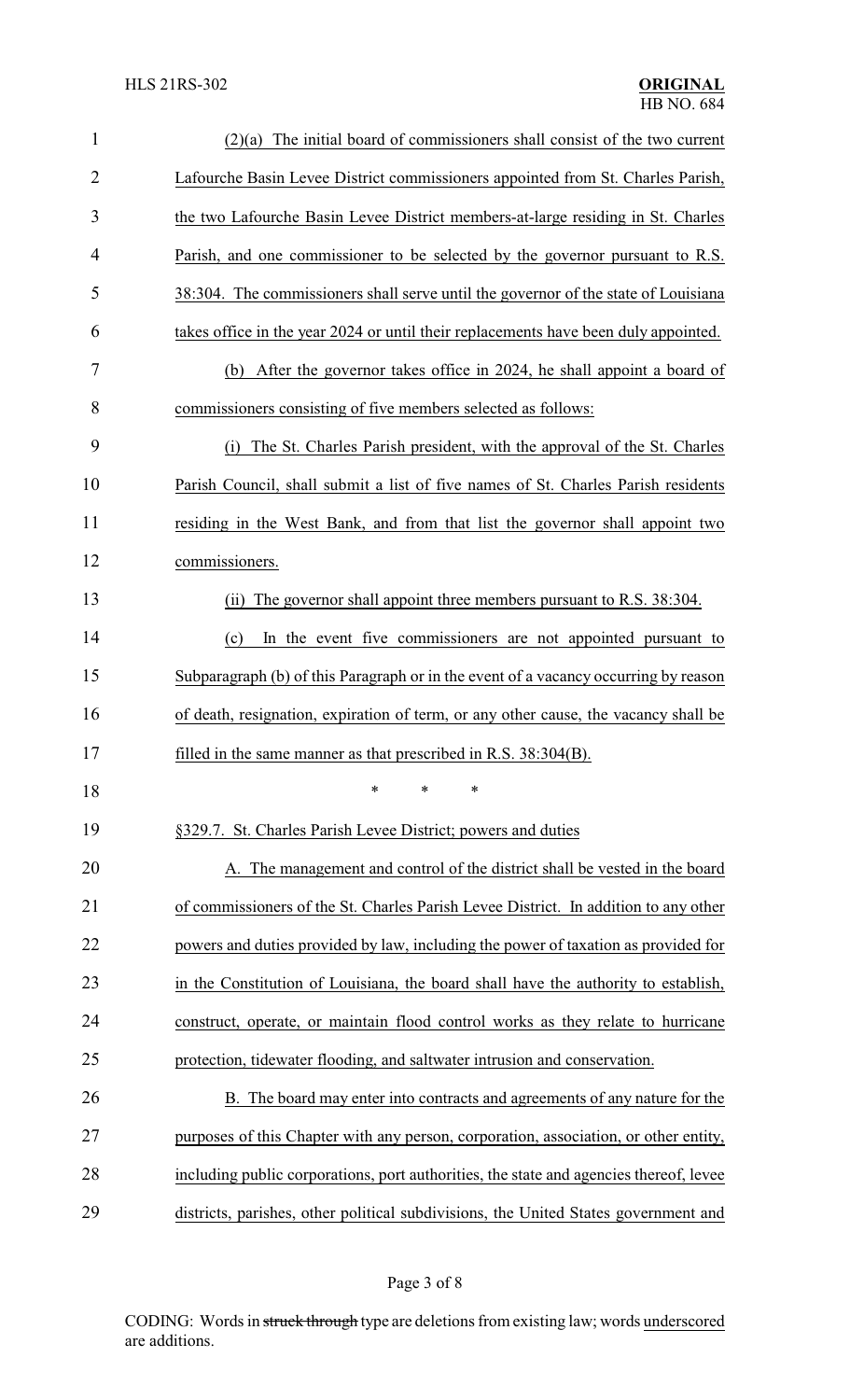| $\mathbf{1}$   | agencies thereof, or any combination thereof, or with instrumentalities of any kind      |  |  |
|----------------|------------------------------------------------------------------------------------------|--|--|
| $\overline{2}$ | to carry out the purposes of and the powers granted in this Chapter.                     |  |  |
| 3              | C. The board may enter into contracts or other agreements with any person                |  |  |
| 4              | or entity concerning the provision of lands, servitudes, rights-of-way, and              |  |  |
| 5              | relocations, and may engage jointly in the exercise of any power to include the          |  |  |
| 6              | construction, operation, and maintenance of any facilities and improvements for the      |  |  |
| 7              | purpose of the projects under this Chapter.                                              |  |  |
| 8              | D. The board shall have the authority to construct and maintain levees,                  |  |  |
| 9              | drainage, and levee drainage, and to do all things incidental thereto, and to establish, |  |  |
| 10             | construct, operate, or maintain flood control works of all types as they relate to       |  |  |
| 11             | hurricane protection, tidewater flooding, and saltwater intrusion and conservation,      |  |  |
| 12             | either in cooperation with one or more parishes, municipalities, or other special        |  |  |
| 13             | districts within its territorial jurisdiction, or upon its own undertaking.              |  |  |
| 14             | E. The board may buy and sell property, make and execute all contracts, and              |  |  |
| 15             | perform any and all things necessary to carry out the objects of this Chapter, subject   |  |  |
| 16             | to the limitations and duties provided in this Section.                                  |  |  |
| 17             | For flood and hurricane protection purposes, the board may acquire<br>F.                 |  |  |
| 18             | property by expropriation prior to judgment, in accordance with the provisions of        |  |  |
| 19             | Part V of Chapter 4 of Title 38 of the Louisiana Revised Statutes of 1950.               |  |  |
| 20             | G. The board may issue bonds or other debt obligations to construct, acquire,            |  |  |
| 21             | extend, or improve any flood control works authorized by law and to pledge to the        |  |  |
| 22             | payment of the principal and interest of such bonds or debt instruments the proceeds     |  |  |
| 23             | of any district tax or other revenues.                                                   |  |  |
| 24             | The board may enter into an intergovernmental agreement with the<br>Н.                   |  |  |
| 25             | Lafourche Basin Levee District to reimburse the Lafourche Basin Levee District for       |  |  |
| 26             | levee district expenditures made in St. Charles Parish for the benefit of St. Charles    |  |  |
| 27             | Parish.                                                                                  |  |  |
| 28             | I.(1) On August 1, 2021, ownership of the following property situated in St.             |  |  |
| 29             | Charles Parish and belonging to the Lafourche Basin Levee District shall be              |  |  |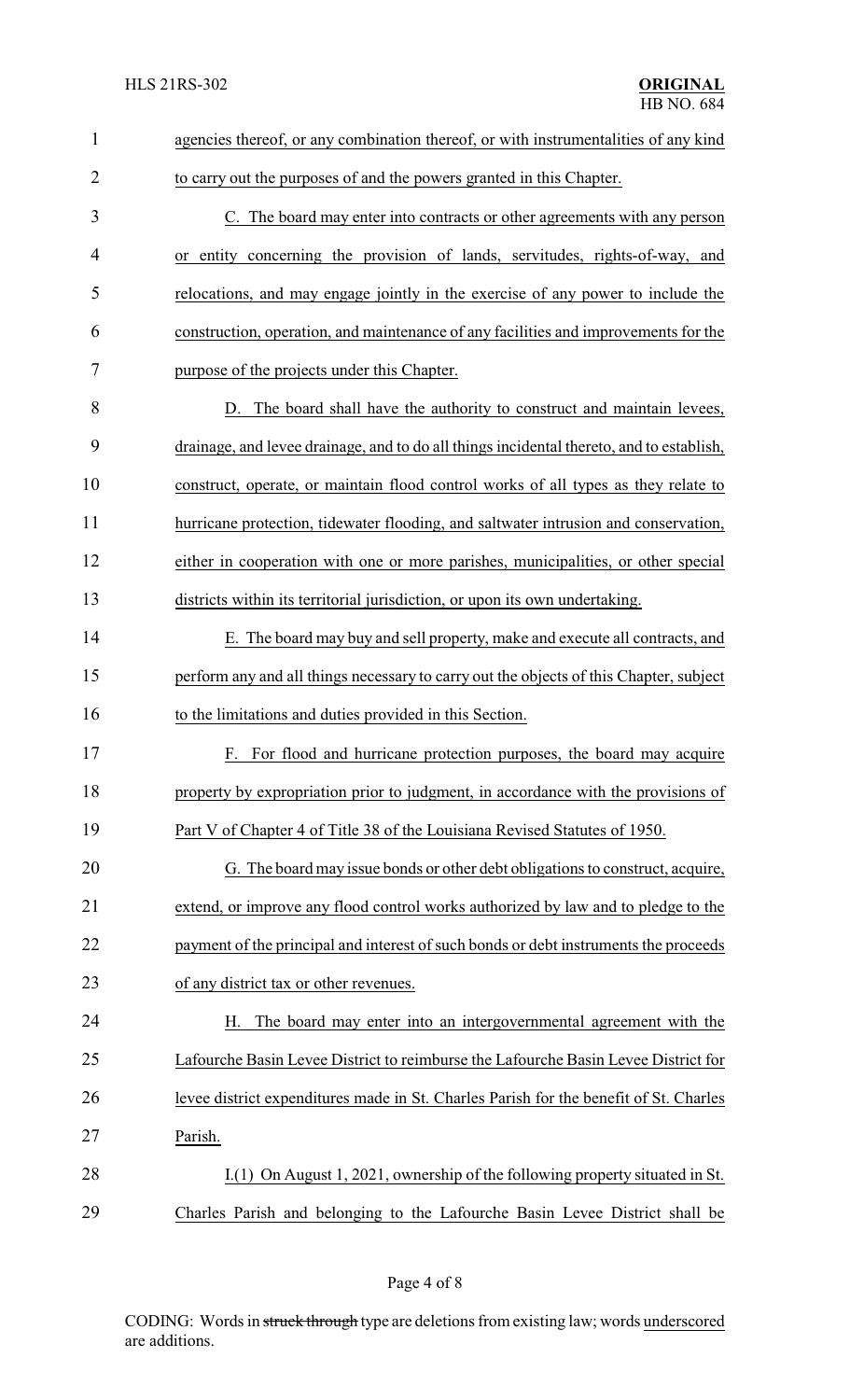| $\mathbf{1}$   | transferred to the St. Charles Parish Levee District: (a) immovable property; (b) any      |  |  |
|----------------|--------------------------------------------------------------------------------------------|--|--|
| $\overline{2}$ | mineral lease of the levee district on property situated in St. Charles Parish that is not |  |  |
| 3              | in production or has been in production for more than ten years prior to the date of       |  |  |
| 4              | the transfer; (c) leases, servitudes, rights-of-way, and other property interests that are |  |  |
| 5              | not mineral leases; and (d) books, records, and documents.                                 |  |  |
| 6              | The transfer of ownership set forth in this Subsection shall occur by<br>(2)               |  |  |
| 7              | operation of law and shall be complete without the necessity of any other act,             |  |  |
| 8              | instrument, or deed. However, the St. Charles Parish Levee District shall confect          |  |  |
| 9              | instruments as necessary for filing, recordation, or other purposes, showing the           |  |  |
| 10             | transfer of the property or property interest.                                             |  |  |
| 11             | (3)<br>The transfer of the property or property interest shall relieve the                 |  |  |
| 12             | Lafourche Basin Levee District from liability for the property or property interest.       |  |  |
| 13             | J.(1) All rights and obligations, including but not limited to those belonging             |  |  |
| 14             | to any and all parishes or cities and the parish of St. Charles, arising from any and      |  |  |
| 15             | all contractual agreements, including "Acts of Assurances" and "Agreements for             |  |  |
| 16             | Local Cooperation", with the United States Department of the Army and relating to          |  |  |
| 17             | levee, floodwall, and floodgate property, exclusive of drainage pumps that are             |  |  |
| 18             | situated within St. Charles Parish, are hereby transferred to the St. Charles Parish       |  |  |
| 19             | Levee District.                                                                            |  |  |
| 20             | (2) The transfer of all rights and obligations set forth in this Subsection shall          |  |  |
| 21             | occur by operation of law and shall be complete without the necessity of any other         |  |  |
| 22             | act, instrument, or deed.                                                                  |  |  |
| 23             | K. The board shall have the authority to serve as the sole nonfederal, local               |  |  |
| 24             | sponsor for all federal levees, floodwalls, and flood control structures situated within   |  |  |
| 25             | St. Charles Parish.                                                                        |  |  |
| 26             | *<br>$\ast$<br>$\ast$                                                                      |  |  |
| 27             | §334.4. Revenue utilization; St. Charles Parish Levee District.                            |  |  |
| 28             | Nothing shall prohibit the St. Charles Parish Levee District from expending                |  |  |
| 29             | tax funds directly for projects to provide for hurricane protection, tidewater flooding,   |  |  |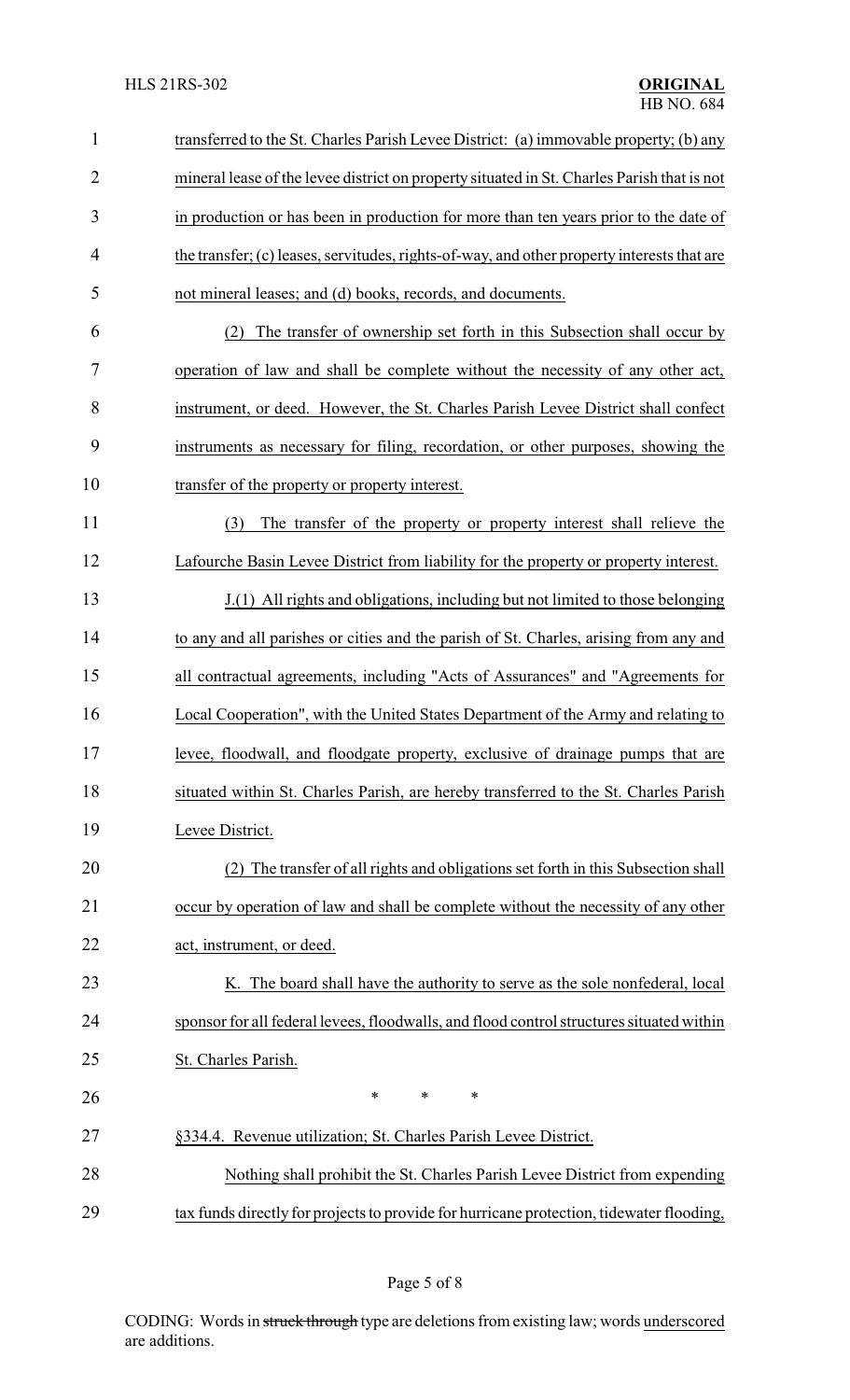| 1              | saltwater intrusion, and conservation within St. Charles Parish, or pledging such     |  |  |
|----------------|---------------------------------------------------------------------------------------|--|--|
| $\overline{2}$ | funds for the payment of principal or interest on any bonds or other debt instruments |  |  |
| 3              | issued by the district, nor for the construction and maintenance of levees, drainage, |  |  |
| 4              | and levee drainage, and to do all things incidental thereto.                          |  |  |
| 5              | $\ast$<br>*<br>*                                                                      |  |  |
| 6              | Section 2. R.S. $49:214.6.8(B)(1)(t)$ is hereby enacted to read as follows:           |  |  |
| 7              | §214.6.8. Coastal Louisiana Levee Consortium; establishment; purposes                 |  |  |
| 8              | $\ast$<br>$\ast$<br>*                                                                 |  |  |
| 9              | B.(1) The members of the consortium shall consist of the director, general            |  |  |
| 10             | manager, or president, or their designee, of each board of commissioners of a coastal |  |  |
| 11             | levee district or flood protection authority, including the following:                |  |  |
| 12             | $\ast$<br>$\ast$<br>$\ast$                                                            |  |  |
| 13             | (t) St. Charles Parish Levee District.                                                |  |  |
| 14             | $\ast$<br>$\ast$<br>$\ast$                                                            |  |  |
| 15             | Section 3. R.S. $38:291(F)(2)(e)$ and 334 are hereby repealed in their entirety.      |  |  |
|                |                                                                                       |  |  |

### DIGEST

The digest printed below was prepared by House Legislative Services. It constitutes no part of the legislative instrument. The keyword, one-liner, abstract, and digest do not constitute part of the law or proof or indicia of legislative intent. [R.S. 1:13(B) and 24:177(E)]

| HB 684 Original | 2021 Regular Session | <b>Gregory Miller</b> |
|-----------------|----------------------|-----------------------|
|                 |                      |                       |

**Abstract:** Removes St. Charles Parish from the Lafourche Basin Levee District, creates the St. Charles Parish Levee District, and adds the St. Charles Parish Levee District to the Coastal Louisiana Levee Consortium.

Present law includes St. Charles parish within the limits of the Lafourche Basin Levee District.

Proposed law removes St. Charles parish from the district and reduces the number of levee commissioners <u>from</u> 11 to 7. Reduces the number of at large members from five to three.

Proposed law creates the St. Charles Parish Levee and Conservation District, containing all lands on the West Bank of the Mississippi River in the parish of St. Charles.

Present law requires each member of the legislative delegation serving the district submit a list of nominations and the governor to appoint one member from each legislator's list.

Proposed law requires the initial board of commissioners consist of the two current Lafourche Basin Levee District commissioners appointed from St. Charles Parish, the two Lafourche Basin Levee District members-at-large residing in St. Charles Parish, and one

#### Page 6 of 8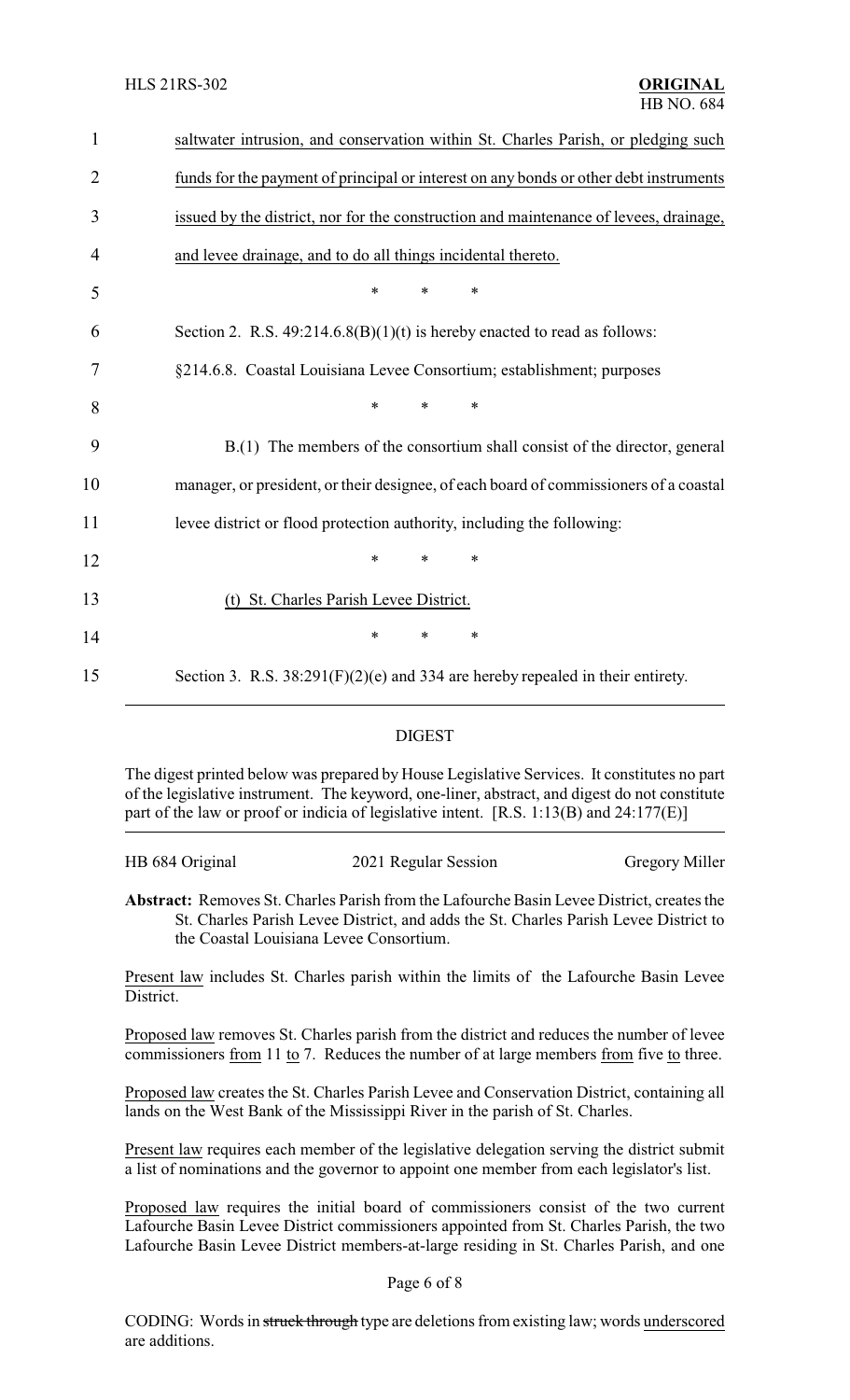commissioner to be selected by the governor pursuant to present law (R.S. 38:304). Requires the commissioners serve until the governor of the state of La. takes office in the year 2024 or until their replacements have been duly appointed. Requires the St. Charles Parish president, with the approval of the St. Charles Parish Council, submit a list of five names of St. Charles Parish residents residing in the West Bank, and from that list the governor is required to appoint two commissioners. Requires the governor select the remaining three members pursuant to present law (R.S. 38:304).

Proposed law further requires any vacancybe filled pursuant to present law (R.S. 38:304(B)) in the event that five commissioners are not appointed as provided above, or in the event of a vacancy occurring by reason of death, resignation, expiration of term, or any other cause.

Proposed law authorizes the St. Charles Parish Levee and Conservation District to issue bonds and to levy taxes for the payment of principal and interest thereon.

Proposed law requires the district have all rights and powers conferred upon levee districts by law together with such additional rights and powers as may be granted by the legislature.

Proposed law authorizes the St. Charles Parish Levee and Conservation District and the Lafourche Basin Levee District to enter into joint conservation efforts through intergovernmental agreements.

Proposed law provides for the following powers and duties of the board:

- (1) To establish, construct, operate, or maintain flood control works as they relate to hurricane protection, tidewater flooding, and saltwater intrusion and conservation.
- (2) To enter into contracts and agreements with any person, corporation, association, or other entity, including public corporations, port authorities, the state, levee districts, parishes, other political subdivisions, the U.S. government, or with instrumentalities of any kind to carry out the purposes of the district.
- (3) To enter into contracts or other agreements concerning the provision of lands, servitudes, rights-of-way, and relocations, and engage jointly in the exercise of any power to include the construction, operation, and maintenance of any facilities and improvements for the purpose of the projects of the district.
- (4) To establish, construct, operate or maintain flood control works of all types as they relate to hurricane protection, tidewater flooding, and saltwater intrusion and conservation, either in cooperation with one or more parishes, municipalities, or other special districts within its territorial jurisdiction, or upon its own undertaking.
- (5) To buy and sell property.
- (6) For flood and hurricane protection purposes, to acquire property by expropriation prior to judgment, in accordance with present law authority granted to levee districts (R.S. 38:351, et seq.).
- (7) To issue bonds or other debt obligations to fund flood control works and to pledge to the payment of the principal and interest of such bonds or debt instruments the proceeds of any district tax or other revenues.
- (8) To construct and maintain levees, drainage, and levee drainage, and to do all other things incidental thereto.

Proposed law transfers all rights and obligations including but not limited to those belonging to any parish or city, and the parish of St. Charles arising from any and all contractual agreements with the U.S. Dept. of the Army and relating to levee, floodwall, and floodgate